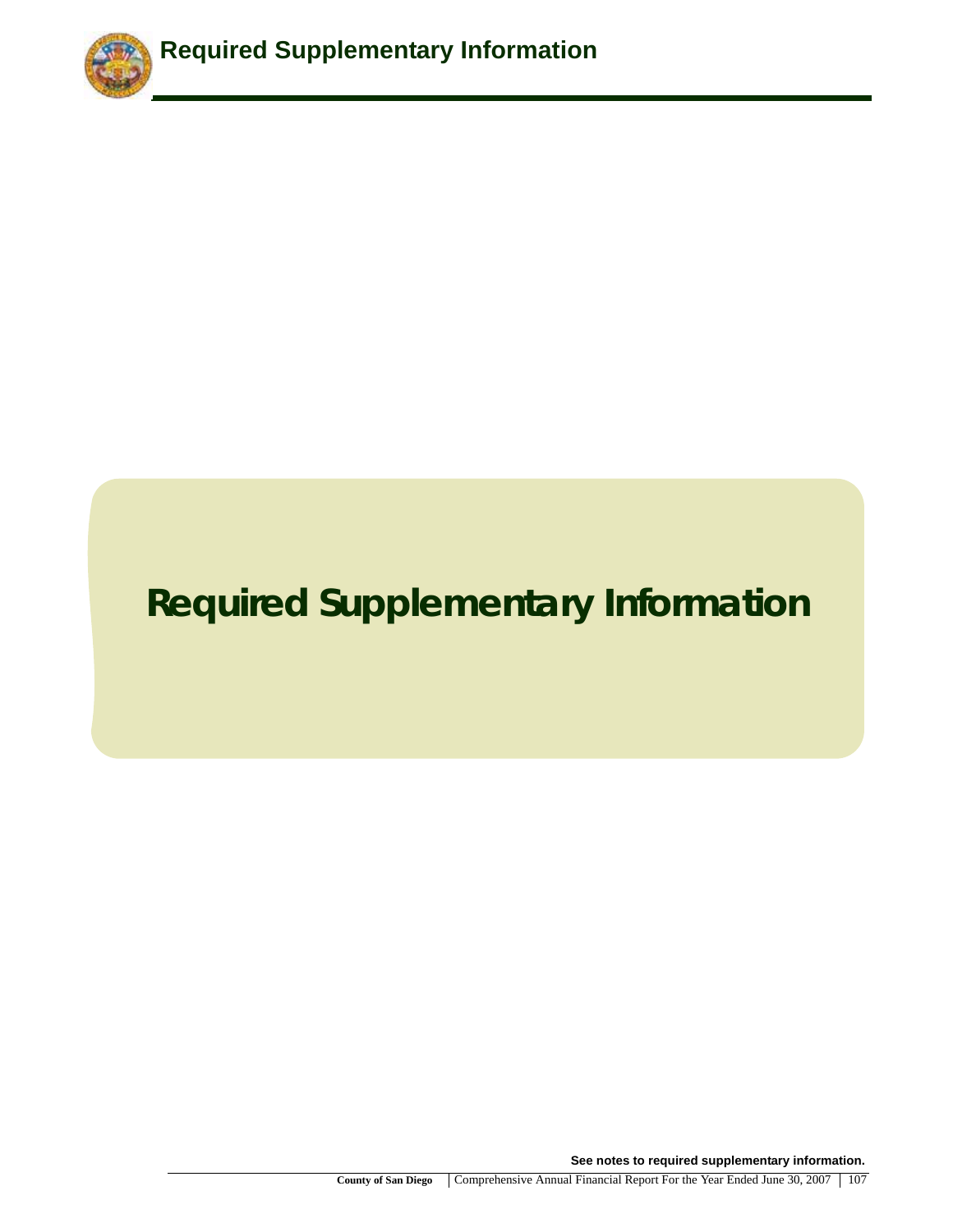

#### **SCHEDULE OF REVENUES, EXPENDITURES, AND CHANGES IN FUND BALANCE-BUDGET AND ACTUAL General Fund For the Year Ended June 30, 2007 (In Thousands)**

|                                                                    | <b>Original Budget</b>   | <b>Final Budget</b> | Actual    |
|--------------------------------------------------------------------|--------------------------|---------------------|-----------|
| Revenues:                                                          |                          |                     |           |
| Taxes                                                              | $\frac{1}{2}$<br>856,760 | 856,760             | 842,396   |
| Licenses, permits and franchise fees                               | 34,362                   | 34,362              | 33,752    |
| Fines, forfeitures and penalties                                   | 50,221                   | 48,528              | 55,248    |
| Revenue from use of money and property                             | 25,939                   | 26,087              | 51,894    |
| Aid from other governmental agencies:                              |                          |                     |           |
| <b>State</b>                                                       | 1,003,135                | 1,005,695           | 851,309   |
| Federal                                                            | 593,470                  | 617,286             | 704,440   |
| Other                                                              | 97,141                   | 99,339              | 92,769    |
| Charges for current services                                       | 261,306                  | 269,813             | 269,282   |
| Other revenue                                                      | 25,248                   | 25,890              | 33,227    |
| Total revenues                                                     | 2,947,582                | 2,983,760           | 2,934,317 |
| Expenditures:                                                      |                          |                     |           |
| Current:                                                           |                          |                     |           |
| General government:                                                |                          |                     |           |
| Assessor/recorder/county clerk - finance                           | 32,477                   | 35,949              | 32,536    |
| Auditor and controller                                             | 31,209                   | 32,772              | 30,573    |
| Board of supervisors district #1                                   |                          | 1,209               |           |
|                                                                    | 1,108                    |                     | 1,043     |
| Board of supervisors district #2                                   | 1,112                    | 1,273               | 1,079     |
| Board of supervisors district #3                                   | 1,073                    | 1,134               | 1,064     |
| Board of supervisors district #4                                   | 1,039                    | 1,402               | 954       |
| Board of supervisors district #5                                   | 1,182                    | 1,642               | 1,094     |
| Board of supervisors general office                                | 1,067                    | 1,065               | 825       |
| CAC major maintenance                                              | 2,062                    | 1,478               | 1,064     |
| Chief Administrative office - legislative and administrative       | 4,372                    | 4,451               | 4,186     |
| Civil service commission                                           | 606                      | 619                 | 571       |
| Clerk of the board of supervisors - legislative and administrative | 2,740                    | 2,839               | 2,361     |
| Clerk of the board of supervisors - property management            | 4,012                    | 3,810               | 2,818     |
| Community enhancement                                              | 3,013                    | 2,985               | 2,969     |
| Community projects                                                 | 11,648                   | 8,351               | 8,341     |
| Community services                                                 | 9,924                    | 14,424              | 4,140     |
| Contributions to capital outlay                                    | 3,344                    | 4,041               | 3,534     |
| County counsel                                                     | 20,405                   | 20,888              | 19,782    |
| County technology office                                           | 10,910                   | 10,192              | 7,728     |
| Countywide general expense                                         | 70,513                   | 71,288              | 4,379     |
| Financing and general government - legislative and administrative  | 40,458                   | 15,663              | 13,397    |
| Financing and general government - other general                   | 415                      | 9,782               | 4,130     |
| Health and human services - legislative and administrative         | 400                      | 400                 | 383       |
| Human resources - other general government                         | 3,683                    | 3,738               | 3,513     |
| Human resources - personnel                                        | 18,558                   | 18,069              | 14,966    |
| Land use and environment - legislative and administrative          | 7,126                    | 13,499              | 3,068     |
| Public safety - legislative and administrative                     | 25,023                   | 15,832              | 8,270     |
| Registrar of voters                                                | 15,827                   | 32,080              | 29,464    |
| Treasurer/tax collector                                            | 17,083                   | 16,229              | 16,029    |
| <b>Total general government</b>                                    | 342,389                  | 347,104             | 224,261   |
| Public protection:                                                 |                          |                     |           |
| Agriculture weights and measures                                   | 15,725                   | 16,505              | 14,225    |
| Alternate public defender                                          | 14,634                   | 14,963              | 14,129    |
| Assessor/recorder/county clerk - other protection                  | 15,239                   | 16,594              | 16,163    |
| Child support                                                      | 51,248                   | 52,404              | 46,391    |
| Citizens law enforcement review board                              | 505                      | 519                 | 486       |
| Contributions for trial courts                                     | 75,602                   | 74,704              | 73,104    |
| Defense attorney/contract administration                           | 9,284                    | 9,284               | 8,414     |
| Department of animal services                                      | 12,385                   | 12,631              | 12,096    |
| District attorney-judicial                                         | 113,719                  | 124,564             | 116,524   |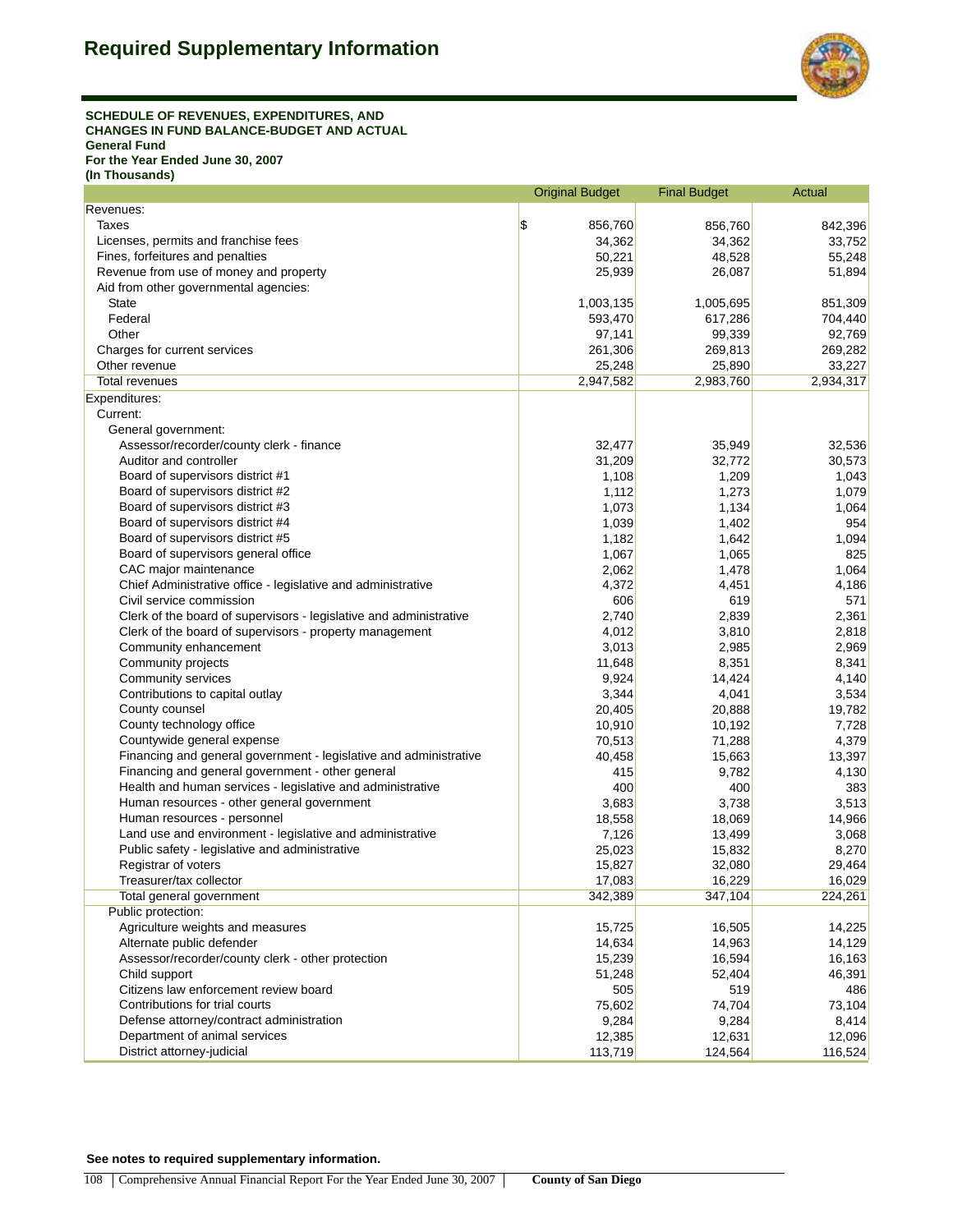

#### **SCHEDULE OF REVENUES, EXPENDITURES, AND CHANGES IN FUND BALANCE-BUDGET AND ACTUAL General Fund For the Year Ended June 30, 2007**

**(In Thousands)**

| (Continued)                                                     | <b>Original Budget</b>                  | <b>Final Budget</b> | Actual    |  |  |
|-----------------------------------------------------------------|-----------------------------------------|---------------------|-----------|--|--|
| Grand jury                                                      | \$<br>581                               | 574                 | 544       |  |  |
| <b>LAFCO</b> administration                                     | 294                                     | 294                 | 293       |  |  |
| Land use and environment - other protection                     | 1,217                                   | 1,202               | 1,080     |  |  |
| Medical examiner                                                | 7,333                                   | 7,600               | 7,002     |  |  |
| Office of emergency services                                    | 17,074                                  | 29,819              | 19,993    |  |  |
| Planning and land use - fire protection                         | 28,392                                  | 28,559              | 15,507    |  |  |
| Planning and land use - other protection                        | 30,384                                  | 30,868              | 23,698    |  |  |
| Probation - adult detention                                     | 3,896                                   | 4,106               | 4,106     |  |  |
| Probation - detention and correction                            | 104,514                                 | 109,355             | 102,967   |  |  |
| Probation - juvenile detention                                  | 31,574                                  | 32.870              | 32,870    |  |  |
| Probation - police protection                                   | 2,491                                   | 2,511               | 2,511     |  |  |
| Public defender                                                 | 48,827                                  | 49,539              | 48,351    |  |  |
| Public works, flood control, soil and water, general            | 3,124                                   | 2,355               | 974       |  |  |
| Public works, general - other protection                        | 445                                     | 445                 | 406       |  |  |
| Sheriff - adult detention                                       | 188,608                                 | 193,281             | 181,661   |  |  |
| Sheriff - detention and correction                              |                                         | 286                 | 4         |  |  |
| Sheriff - other protection                                      |                                         | 897                 | 891       |  |  |
| Sheriff - police protection                                     | 332,442                                 | 328,205             | 315,436   |  |  |
| <b>Total public protection</b>                                  | 1,109,537                               | 1,144,934           | 1,059,826 |  |  |
| Public ways and facilities:                                     |                                         |                     |           |  |  |
| Public Works, special projects                                  | 494                                     | 398                 | 398       |  |  |
| Public works, general - public ways                             | 3,220                                   | 1,149               | 971       |  |  |
| Total public ways and facilities                                | 3,714                                   | 1,547               | 1,369     |  |  |
| Health and sanitation:                                          |                                         |                     |           |  |  |
| Environmental health                                            | 35,135                                  | 34,716              | 30,959    |  |  |
| Health and human services agency - California children services | 17,643                                  | 18,494              | 17,503    |  |  |
| Health and human services agency - health                       | 89,974                                  | 89,842              | 85,519    |  |  |
| Health and human services agency - health administration        | 86,985                                  | 87,356              | 71,796    |  |  |
| Health and human services agency - medical care                 | 123,301                                 | 117,475             | 116,817   |  |  |
| Health and human services agency - mental health                | 255,358                                 | 249,212             | 212,613   |  |  |
| Public works, general - sanitation                              | 5,822                                   | 4,747               | 4,747     |  |  |
| Total health and sanitation                                     | 614,218                                 | 601,842             | 539,954   |  |  |
| Public assistance:                                              |                                         |                     |           |  |  |
| Health and human services agency - aid programs                 | 43,877                                  | 43,877              | 41,474    |  |  |
| Health and human services agency - other assistance             | 241,389                                 | 241,563             | 240,459   |  |  |
| Health and human services agency - social administration        | 703,692                                 | 705,912             | 627,245   |  |  |
| Health and human services agency - veterans' services           | 716                                     | 716                 | 715       |  |  |
| <b>Housing Authority</b>                                        | 9,770                                   | 9,757               | 8,545     |  |  |
| Probation - care of court wards                                 | 9,481                                   | 9,796               | 9,796     |  |  |
| Total public assistance                                         | 1,008,925                               | 1,011,621           | 928,234   |  |  |
| Education:                                                      |                                         |                     |           |  |  |
| Farm and home advisor                                           | 1,062                                   | 1,555               | 1,157     |  |  |
| <b>Total education</b>                                          | 1,062                                   | 1,555               | 1,157     |  |  |
| Recreation and cultural:                                        |                                         |                     |           |  |  |
| Parks and recreation                                            | 32,378                                  | 26,294              | 24,509    |  |  |
| Total recreational and cultural                                 | 32,378                                  | 26,294              | 24,509    |  |  |
| Contingency:                                                    |                                         |                     |           |  |  |
| Contingency reserve                                             | 20,000                                  | 20,000              |           |  |  |
| <b>Total contingency</b>                                        | 20,000                                  | 20,000              |           |  |  |
| Capital outlay                                                  | 35,276                                  | 20,184              | 17,190    |  |  |
| Debt service:                                                   |                                         |                     |           |  |  |
| Interest and fiscal charges                                     | 12,700                                  | 12,700              | 10,843    |  |  |
| Total expenditures                                              | 3,180,199                               | 3,187,781           |           |  |  |
| Excess (deficiency) of revenues over                            |                                         |                     | 2,807,343 |  |  |
| (under) expenditures                                            | $\boldsymbol{\mathsf{s}}$<br>(232, 617) | (204, 021)          | 126,974   |  |  |
|                                                                 |                                         |                     |           |  |  |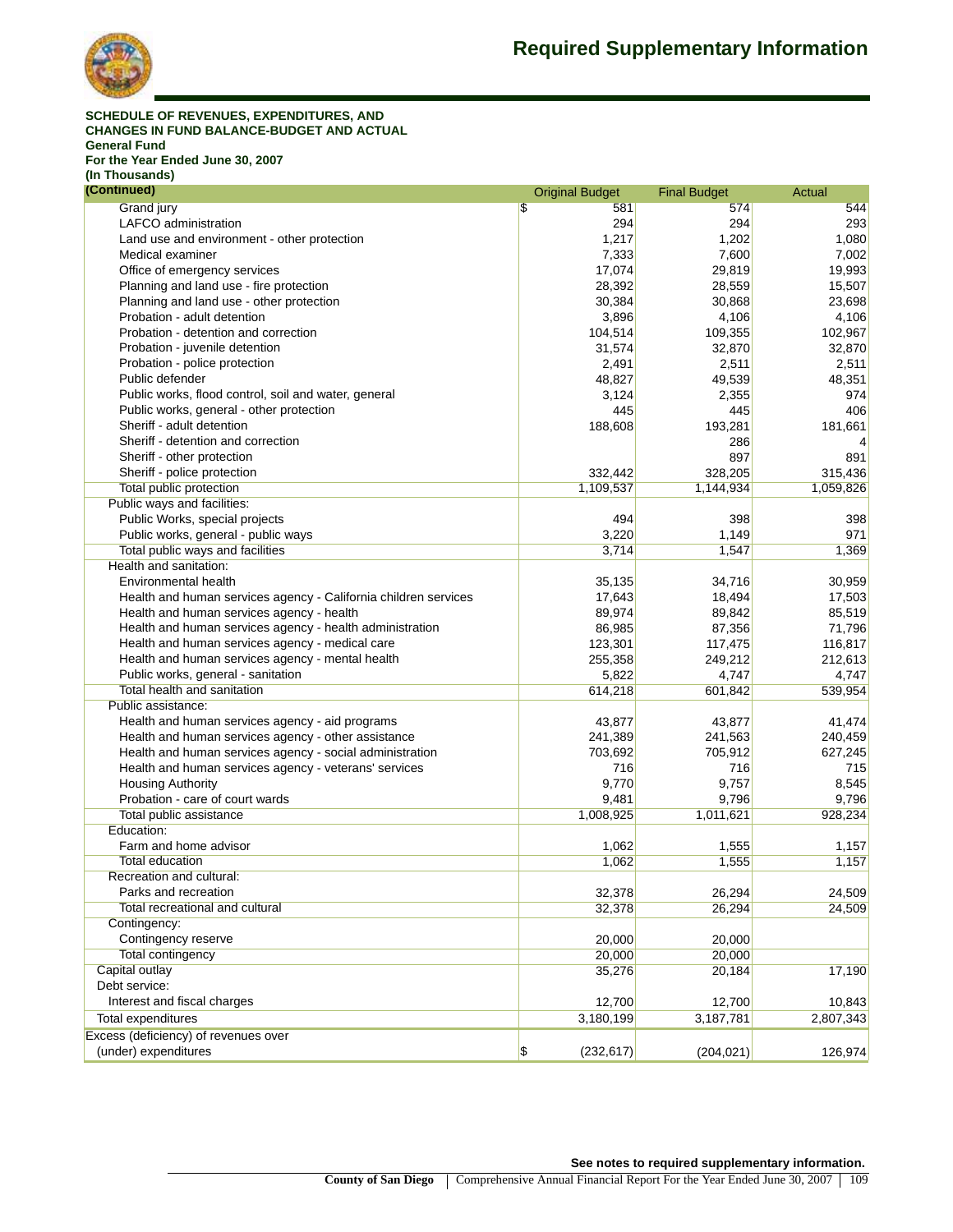

**SCHEDULE OF REVENUES, EXPENDITURES, AND CHANGES IN FUND BALANCE-BUDGET AND ACTUAL General Fund For the Year Ended June 30, 2007 (In Thousands)**

| (Continued)                                     | <b>Original Budget</b> | <b>Final Budget</b> | Actual    |  |
|-------------------------------------------------|------------------------|---------------------|-----------|--|
| Other financing sources (uses)                  |                        |                     |           |  |
| Sale of capital assets                          | \$                     |                     | 130       |  |
| Transfers in                                    | 267,305                | 279.798             | 283,535   |  |
| Transfers out                                   | (298, 706)             | (166, 553)          | (152,854) |  |
| Total other financing sources (uses)            | (31, 401)              | 113,245             | 130,811   |  |
| Net change in fund balance                      | (264, 018)             | (90, 776)           | 257,785   |  |
| Fund balance at beginning of year               | 186.691                | 898,885             | 898,885   |  |
| Increase (decrease) in                          |                        |                     |           |  |
| Reserve for inventory of materials and supplies |                        | (1,588)             | (1,588)   |  |
| Fund balance at end of year                     | \$                     | 806,521             | 1,155,082 |  |

**See notes to required supplementary information.**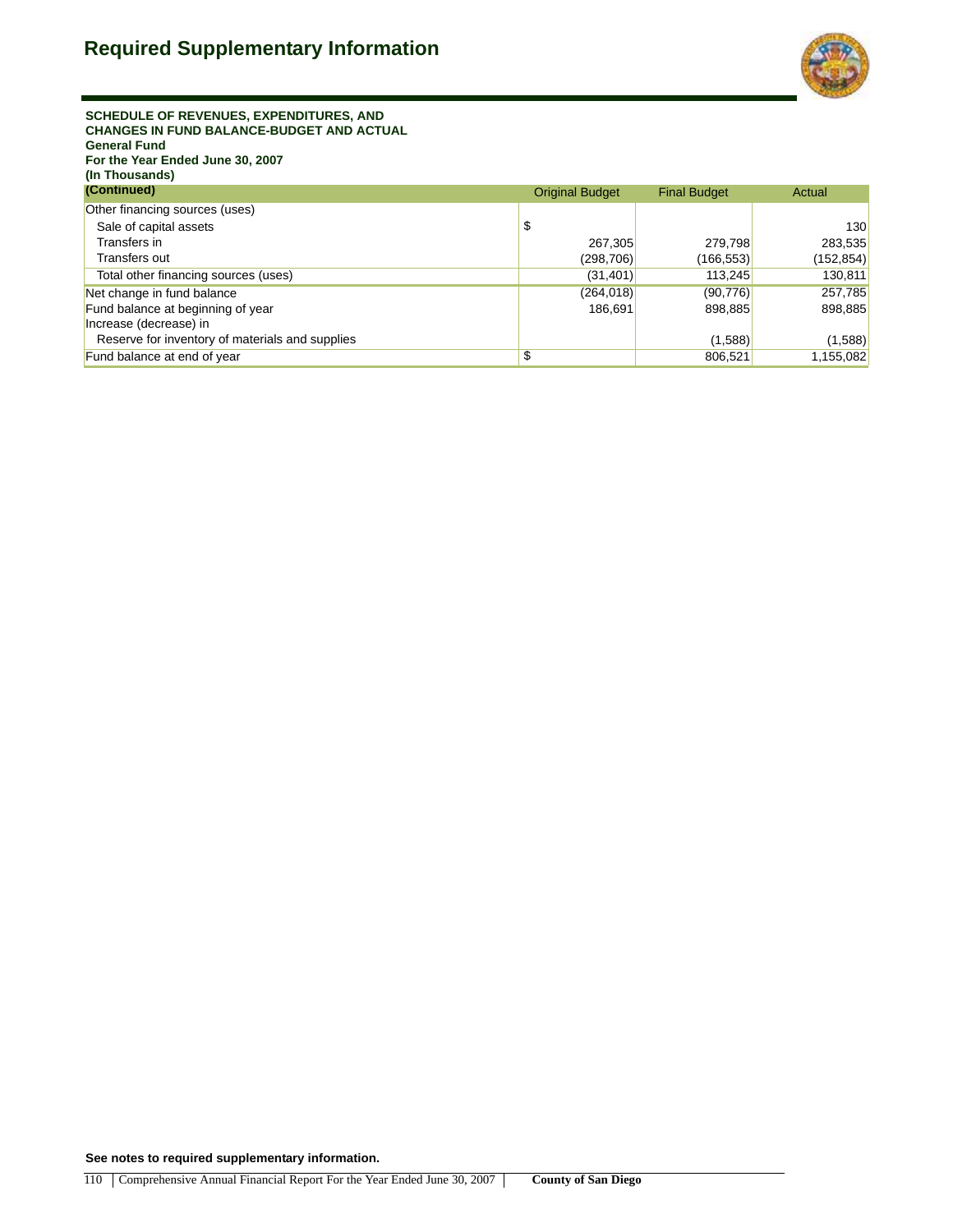

**SCHEDULE OF REVENUES, EXPENDITURES, AND CHANGES IN FUND BALANCE-BUDGET AND ACTUAL Tobacco Securization Special Revenue Fund For the Year Ended June 30, 2007 (In Thousands)**

|                                        | <b>Original Budget</b> | <b>Final Budget</b> | Actual    |
|----------------------------------------|------------------------|---------------------|-----------|
| Revenues:                              |                        |                     |           |
| Revenue from use of money and property | \$                     |                     | 15,125    |
| Total revenues                         |                        |                     | 15,125    |
| Expenditures:                          |                        |                     |           |
| Current:                               |                        |                     |           |
| General government:                    |                        |                     |           |
| <b>Tobacco Settlement</b>              | 1,300                  | 1,300               |           |
| Total general government               | 1,300                  | 1,300               |           |
| Total expenditures                     | 1,300                  | 1,300               |           |
| Excess (deficiency) of revenues over   |                        |                     |           |
| (under) expenditures                   | (1,300)                | (1,300)             | 15,125    |
| Other financing sources (uses)         |                        |                     |           |
| Transfers out                          | (24, 200)              | (24, 200)           | (24, 200) |
| Total other financing sources (uses)   | (24, 200)              | (24,200)            | (24, 200) |
| Net change in fund balance             | (25,500)               | (25, 500)           | (9,075)   |
| Fund balance at beginning of year      |                        | 439,938             | 439,938   |
| Fund balance at end of year            | \$                     | 414,438             | 430,863   |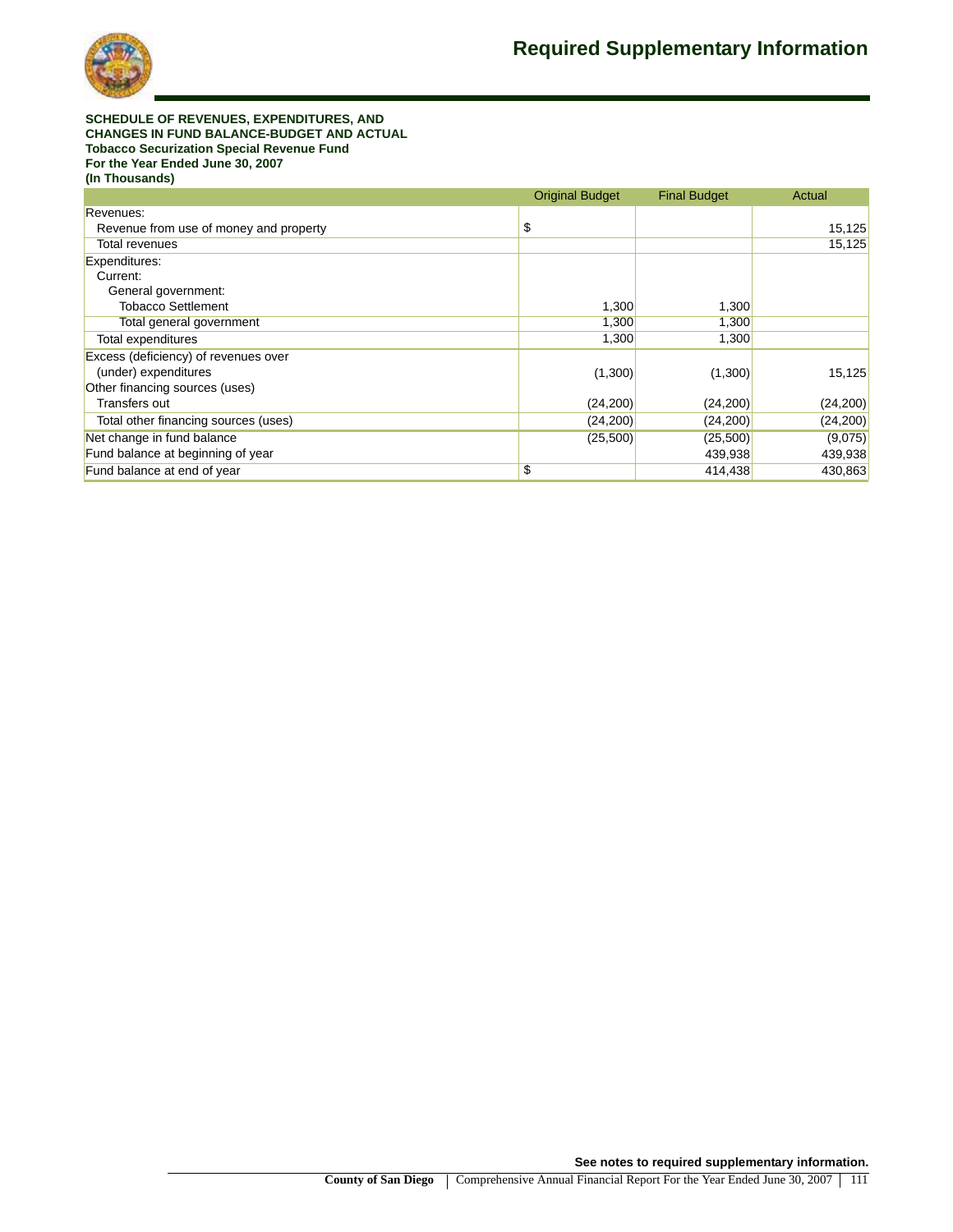

## **Budgetary Information**

### **General Budget Policies**

An operating budget is adopted each fiscal year by the Board of Supervisors for the governmental funds. The annual resolution adopts the budget at the object level of expenditures within departments. Annual budgets are not required to be adopted for: the Tobacco Securitization Joint Special Revenue Fund; SANCAL, a non-profit corporation, and the Debt Service and Capital Projects Funds (other governmental funds). Certain annual appropriations are budgeted on a project or program basis. If such projects or programs are not completed at the end of the fiscal year, unexpended appropriations, including encumbered funds, are carried forward to the following year with the approval of the Board of Supervisors.

Appropriations may also be adjusted during the year with the approval of the Board of Supervisors. Additionally, the Chief Financial Officer is authorized to approve certain transfers and revisions of appropriations within a department. Such adjustments are reflected in the final budgetary data. Accordingly, the legal level of budgetary control by the Board of Supervisors is the department level.

The decrease in appropriations during the year ended June 30, 2007, amounted to \$124.6 million in the General Fund.

The Schedule of Revenues, Expenditures, And Changes In Fund Balance - Budget and Actual for the General Fund and the Tobacco Securitization Special Revenue Fund presented as Required Supplementary Information were prepared using the Generally Accepted Accounting Principles (GAAP) basis.

The Original Budget column consists of the Fiscal Year 2006-07 (2007) adopted budget plus the budget carried forward from Fiscal Year 2006. As such, the County has included encumbrances that are subject to automatic re-appropriation as part of the original budget. Also, the original budget is adjusted to reflect reserves, transfers, allocations, and supplemental appropriations that occur prior to the start of the fiscal year. The County adopts its budget subsequent to the start of the each new

fiscal year (August 1, 2006). Therefore, under the circumstances, the complete budget that is adopted by the County Board of Supervisors constitutes the adopted budget, plus the approved carry forward for purposes of budgetary comparison presentation.

The Final Budget column consists of the Original Budget column plus amended budget changes occurring during Fiscal Year 2007 plus technical amendments that occur after the close of the fiscal year less the amount of budget carried forward to Fiscal Year 2008.

The Actual column represents the actual amounts of revenue and expenditures reported on a GAAP basis which is the same basis that is used to present the aforementioned Original and Final Budget.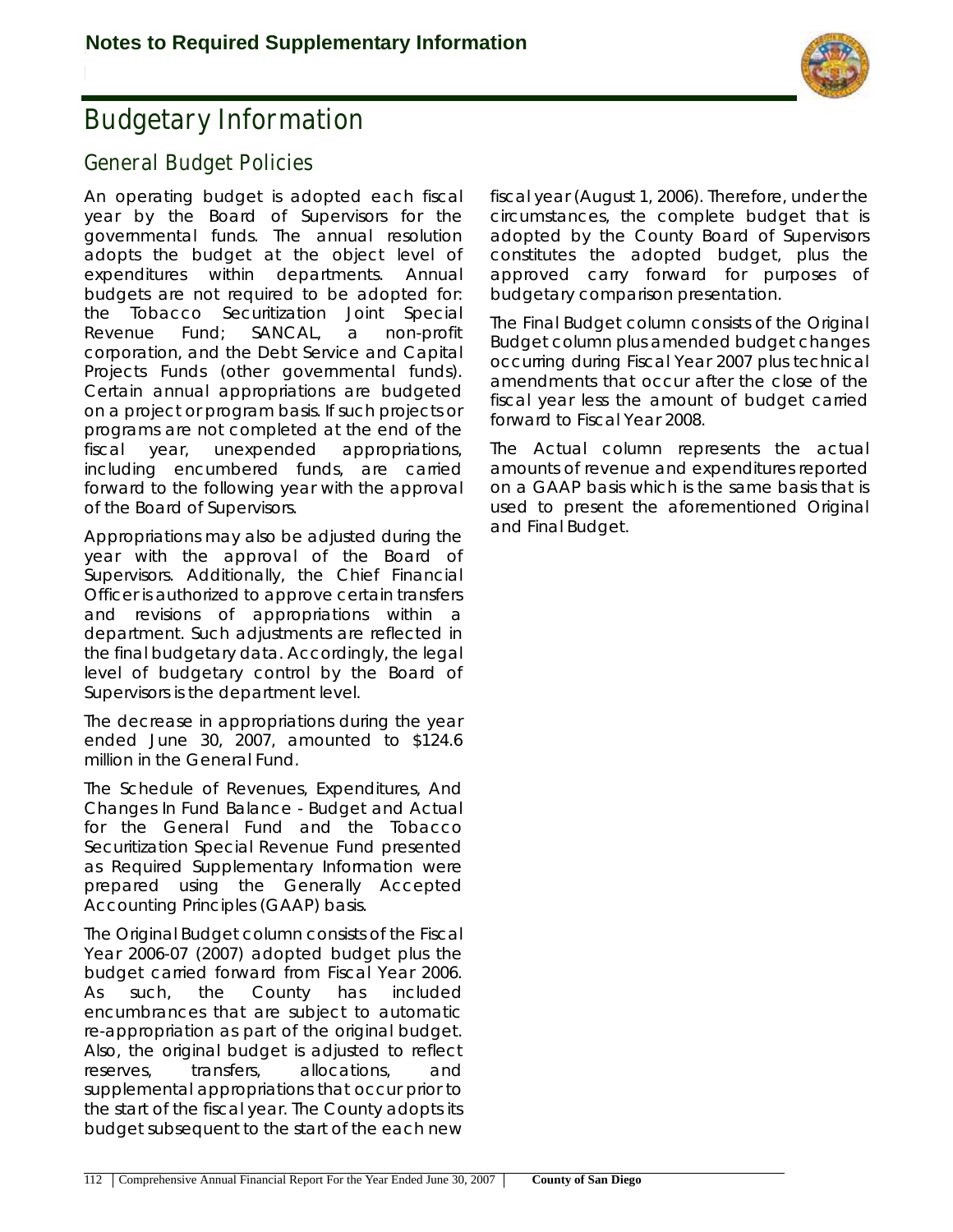

### **Schedule of Funding Progress**

San Diego County Employees Retirement Association Schedule of Funding Progress (In millions) (Unaudited)

| <b>Actuarial Valuation</b><br>Date | <b>Actuarial Value of</b><br>Assets (a) | <b>Actuarial Accrued</b><br>Liability (AAL) Entry<br>Age (b) | Unfunded AAL<br>$(UAAL)$ (b-a) | Funded Ratio (a/b) Covered Payroll (c) |  |           | UAAL as a<br>Percentage of<br><b>Covered Payroll</b><br>$((b-a)/c)$ |
|------------------------------------|-----------------------------------------|--------------------------------------------------------------|--------------------------------|----------------------------------------|--|-----------|---------------------------------------------------------------------|
| 6/30/2005                          | \$<br>5.612.3                           | 6.990.7                                                      | \$<br>1.378.4                  | 80.3%                                  |  | 921.8     | 149.5%                                                              |
| 6/30/2006                          | \$<br>6.263.0                           | 7.495.3                                                      | \$<br>1.232.3                  | 83.6%                                  |  | 979.4     | 125.8%                                                              |
| 6/30/2007                          | \$<br>7.250.4                           | 8.082.5                                                      | \$<br>832.1                    | 89.7%                                  |  | \$1,062.4 | 78.3%                                                               |